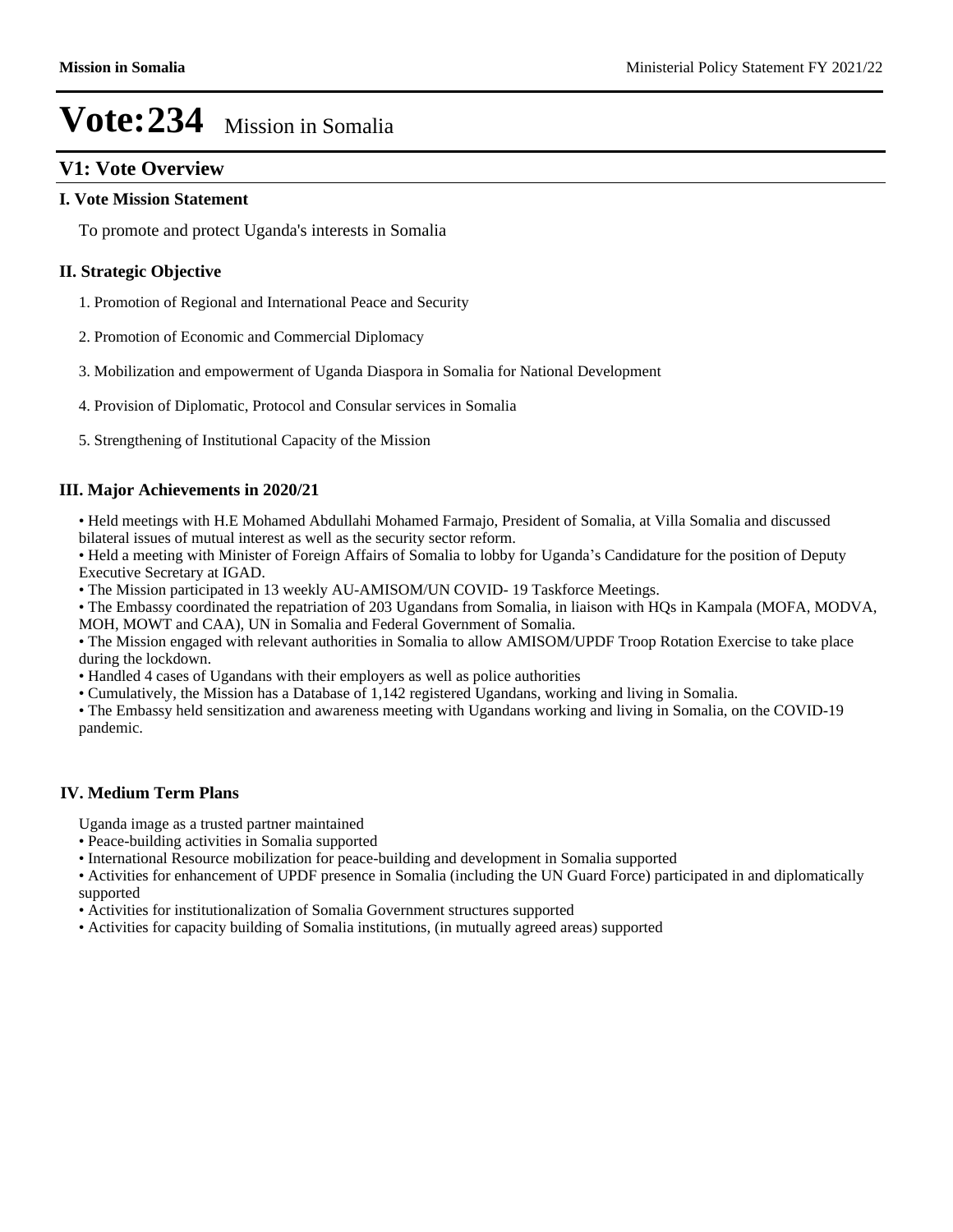## **V. Snapshot Of Medium Term Budget Allocations**

**Table 5.1: Overview of Vote Expenditures (UShs Billion)**

|                  |                                                      |                    | 2020/21       |                                           |         | <b>MTEF Budget Projections</b> |         |         |         |
|------------------|------------------------------------------------------|--------------------|---------------|-------------------------------------------|---------|--------------------------------|---------|---------|---------|
|                  |                                                      | 2019/20<br>Outturn | <b>Budget</b> | <b>Approved Expenditure</b><br>by End Dec | 2021/22 | 2022/23                        | 2023/24 | 2024/25 | 2025/26 |
| <b>Recurrent</b> | Wage                                                 | 0.131              | 0.134         | 0.067                                     | 0.134   | 0.134                          | 0.134   | 0.134   | 0.134   |
|                  | Non Wage                                             | 2.724              | 2.742         | 1.428                                     | 2.742   | 2.742                          | 2.742   | 2.742   | 2.742   |
| Devt.            | GoU                                                  | 0.013              | 1.000         | 0.403                                     | 2.000   | 1.000                          | 1.000   | 1.000   | 1.000   |
|                  | Ext. Fin.                                            | 0.000              | 0.000         | 0.000                                     | 0.000   | 0.000                          | 0.000   | 0.000   | 0.000   |
|                  | <b>GoU</b> Total                                     | 2.868              | 3.876         | 1.898                                     | 4.876   | 3.876                          | 3.876   | 3.876   | 3.876   |
|                  | <b>Total GoU+Ext Fin (MTEF)</b>                      | 2.868              | 3.876         | 1.898                                     | 4.876   | 3.876                          | 3.876   | 3.876   | 3.876   |
|                  | Arrears                                              | 0.000              | 0.000         | 0.000                                     | 0.000   | 0.000                          | 0.000   | 0.000   | 0.000   |
|                  | <b>Total Budget</b>                                  | 2.868              | 3.876         | 1.898                                     | 4.876   | 3.876                          | 3.876   | 3.876   | 3.876   |
|                  | <b>A.I.A Total</b>                                   | N/A                | N/A           | N/A                                       | N/A     | N/A                            | N/A     | N/A     | N/A     |
|                  | <b>Grand Total</b>                                   | 2.868              | 3.876         | 1.898                                     | 4.876   | 3.876                          | 3.876   | 3.876   | 3.876   |
|                  | <b>Total Vote Budget</b><br><b>Excluding Arrears</b> | 2.868              | 3.876         | 1.898                                     | 4.876   | 3.876                          | 3.876   | 3.876   | 3.876   |

### **Table 5.2: Budget Allocation by Programme (UShs Billion)**

|                                 | 2021/22 Draft Estimates |          |              |
|---------------------------------|-------------------------|----------|--------------|
| <b>Billion Uganda Shillings</b> | GoU                     | Ext. Fin | <b>Total</b> |
| Governance and Security         | 4.876                   | 0.000    | 4.876        |
| <b>Grand Total:</b>             | 4.876                   | 0.000    | 4.876        |
| <b>Total excluding Arrears</b>  | 4.876                   | 0.000    | 4.876        |

### **VI. Budget By Economic Clasification**

**Table V6.1 2020/21 and 2021/22 Budget Allocations by Item**

|                                       |       | 2020/21 Approved Budget |       |              |       | 2021/22 Draft Estimates |              |
|---------------------------------------|-------|-------------------------|-------|--------------|-------|-------------------------|--------------|
| Billion Uganda Shillings              | GoU   | Ext. Fin                | AIA   | <b>Total</b> | GoU   | Ext. Fin                | <b>Total</b> |
| <b>Output Class: Outputs Provided</b> | 2.876 | 0.000                   | 0.000 | 2.876        | 2.876 | 0.000                   | 2.876        |
| 211 Wages and Salaries                | 1.514 | 0.000                   | 0.000 | 1.514        | 1.514 | 0.000                   | 1.514        |
| 213 Other Employee Costs              | 0.118 | 0.000                   | 0.000 | 0.118        | 0.118 | 0.000                   | 0.118        |
| 221 General Expenses                  | 0.151 | 0.000                   | 0.000 | 0.151        | 0.151 | 0.000                   | 0.151        |
| 222 Communications                    | 0.080 | 0.000                   | 0.000 | 0.080        | 0.080 | 0.000                   | 0.080        |
| 223 Utility and Property Expenses     | 0.477 | 0.000                   | 0.000 | 0.477        | 0.477 | 0.000                   | 0.477        |
| 226 Insurances and Licenses           | 0.213 | 0.000                   | 0.000 | 0.213        | 0.213 | 0.000                   | 0.213        |
| 227 Travel and Transport              | 0.165 | 0.000                   | 0.000 | 0.165        | 0.165 | 0.000                   | 0.165        |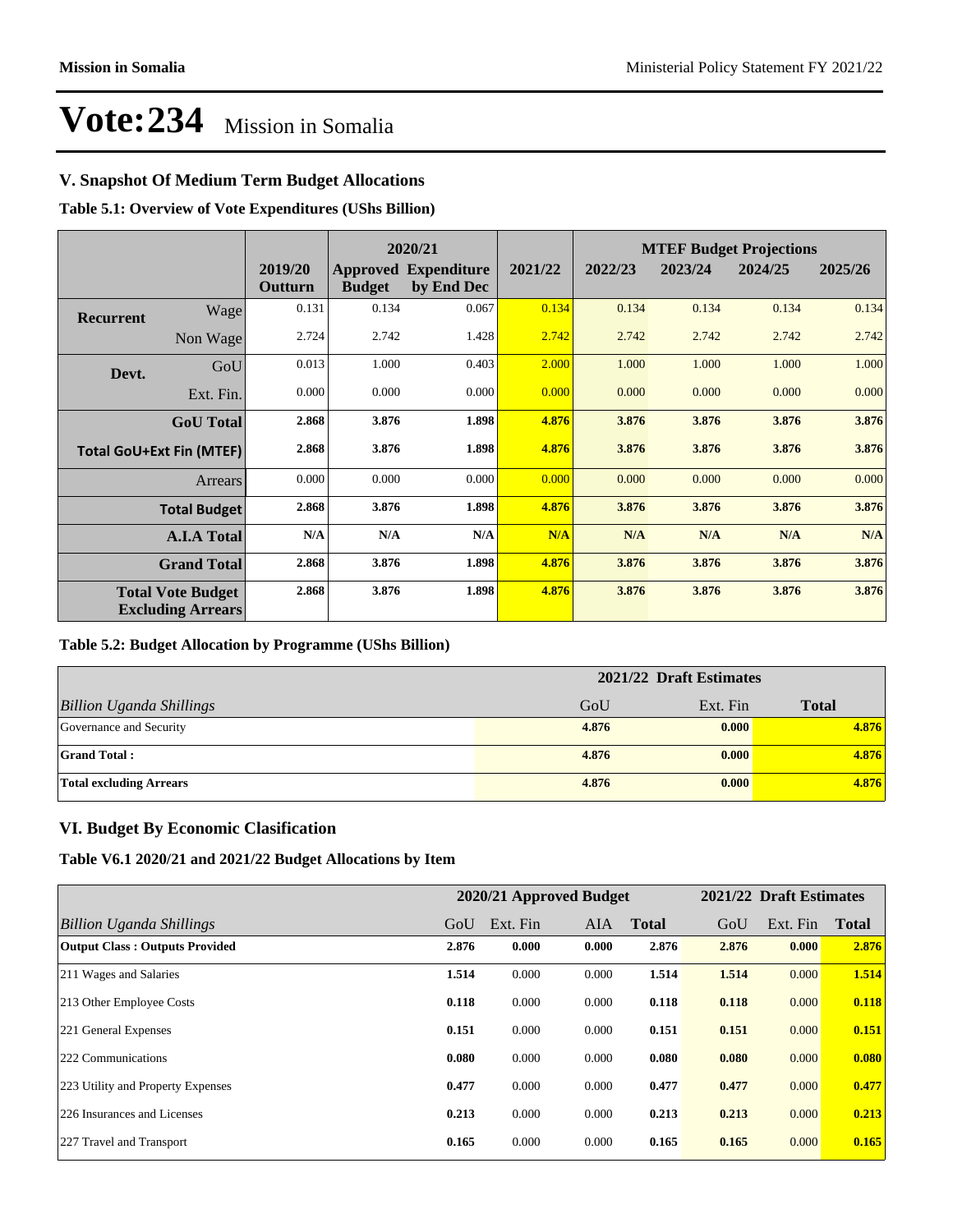| 228 Maintenance                        | 0.160 | 0.000 | 0.000 | 0.160 | 0.160 | 0.000 | 0.160 |
|----------------------------------------|-------|-------|-------|-------|-------|-------|-------|
| <b>Output Class: Capital Purchases</b> | 1.000 | 0.000 | 0.000 | 1.000 | 2.000 | 0.000 | 2.000 |
| 312 FIXED ASSETS                       | l.000 | 0.000 | 0.000 | 1.000 | 2.000 | 0.000 | 2.000 |
| <b>Grand Total:</b>                    | 3.876 | 0.000 | 0.000 | 3.876 | 4.876 | 0.000 | 4.876 |
| <b>Total excluding Arrears</b>         | 3.876 | 0.000 | 0.000 | 3.876 | 4.876 | 0.000 | 4.876 |

## VII. Budget By Sub-Subprogramme, Department And Project

**Table V7.1: Past Expenditure Outturns and Medium Term Projections by Sub-SubProgramme,Department and Project**

| Billion Uganda shillings               |                                     | FY 2020/21                       |                                   |                                             |         | <b>Medium Term Projections</b> |         |             |
|----------------------------------------|-------------------------------------|----------------------------------|-----------------------------------|---------------------------------------------|---------|--------------------------------|---------|-------------|
|                                        | <b>FY 2019/20</b><br><b>Outturn</b> | <b>Approved</b><br><b>Budget</b> | <b>Spent By</b><br><b>End Dec</b> | 2021-22<br><b>Proposed</b><br><b>Budget</b> | 2022-23 | 2023-24                        | 2024-25 | $2025 - 26$ |
| <b>52 Overseas Mission Services</b>    | 2.868                               | 3.876                            | 1.898                             | 4.876                                       | 3.876   | 3.876                          | 3.876   | 3.876       |
| 01 Headquarters Mogadishu              | 2.855                               | 2.876                            | 1.495                             | 2.876                                       | 2.876   | 2.876                          | 2.876   | 2.876       |
| 1287 Strengthening Mission in Somalia  | 0.013                               | 000.                             | 0.403                             | 0.000                                       | 0.000   | 0.000                          | 0.000   | 0.000       |
| 1714 Retooling of Mission in Mogadishu | 0.000                               | 0.000                            | 0.000                             | 2.000                                       | 1.000   | 1.000                          | 1.000   | 1.000       |
| <b>Total for the Vote</b>              | 2.868                               | 3.876                            | 1.898                             | 4.876                                       | 3.876   | 3.876                          | 3.876   | 3.876       |
| <b>Total Excluding Arrears</b>         | 2.868                               | 3.876                            | 1.898                             | 4.876                                       | 3.876   | 3.876                          | 3.876   | 3.876       |

### VIII. Sub-SubProgramme Performance and Medium Term Plans

# **Table V8.1: Sub-SubProgramme Outcome and Outcome Indicators**

|                             | <b>Sub-SubProgramme:</b> 52 Overseas Mission Services                                        |                 |                  |                            |                   |            |
|-----------------------------|----------------------------------------------------------------------------------------------|-----------------|------------------|----------------------------|-------------------|------------|
| Objective :                 | To promote and protect Uganda's interests in Somalia                                         |                 |                  |                            |                   |            |
| <b>Responsible Officer:</b> | <b>Head of Mission</b>                                                                       |                 |                  |                            |                   |            |
| Outcome:                    | Enhanced national security development, the country's image abroad and wellbeing of Ugandans |                 |                  |                            |                   |            |
|                             | 1. Improved regional and International Relations                                             |                 |                  |                            |                   |            |
|                             |                                                                                              |                 |                  | <b>Performance Targets</b> |                   |            |
|                             | <b>Outcome Indicators</b>                                                                    |                 |                  | 2021/22                    | 2022/23           | 2023/24    |
|                             |                                                                                              | <b>Baseline</b> | <b>Base</b> year | <b>Target</b>              | <b>Projection</b> | Projection |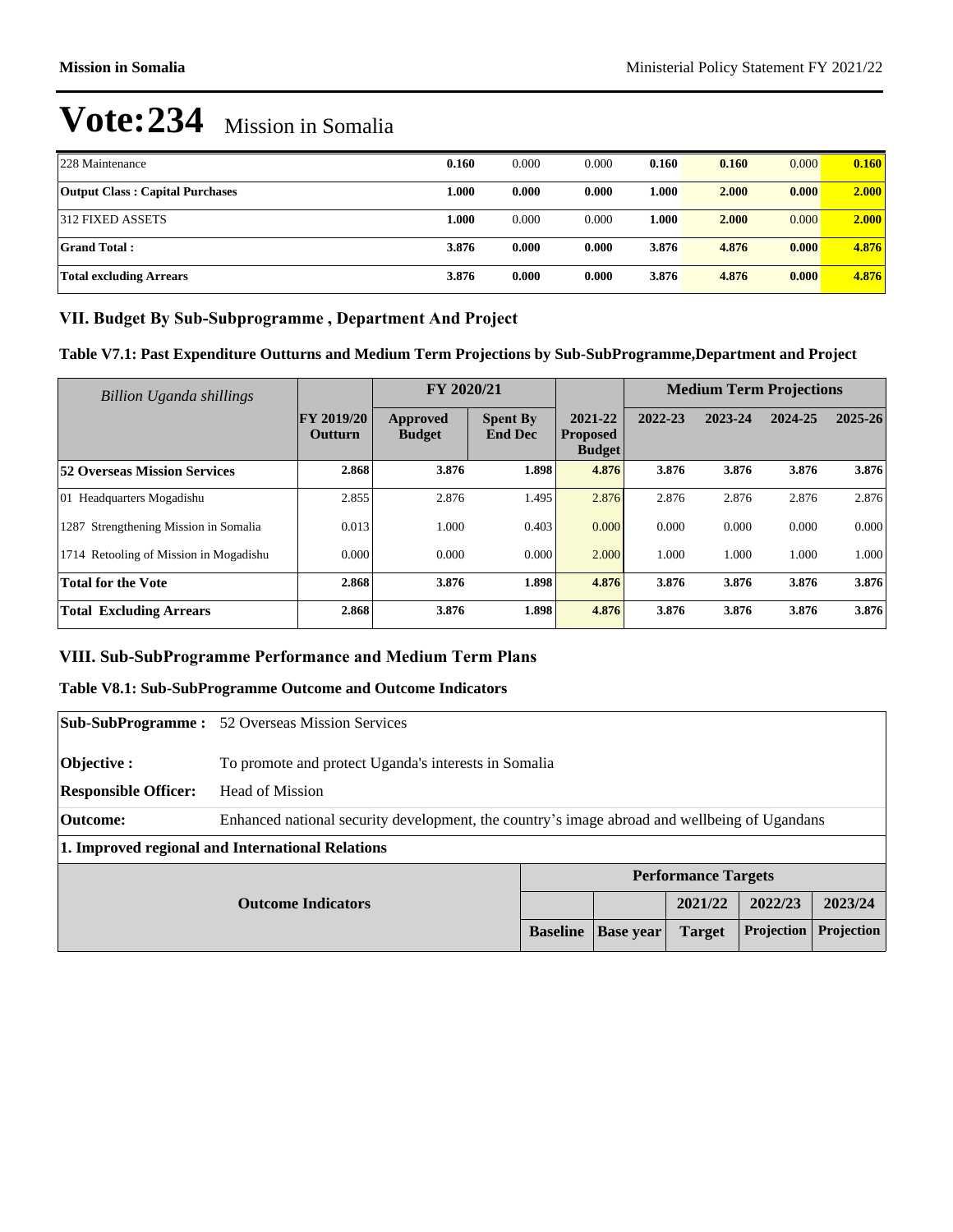| • Number of cooperation frameworks negotiated, and concluded    | $\theta$ | 2020 |       |       | 3     |
|-----------------------------------------------------------------|----------|------|-------|-------|-------|
| • Rating of Uganda's image abroad                               | Good     | 2020 | Good  | Good  | Good  |
| Department: 01 Headquarters Mogadishu                           |          |      |       |       |       |
| <b>Budget Output: 01 Cooperation frameworks</b>                 |          |      |       |       |       |
| No. of Multilateral cooperation frameworks negotiated or signed |          |      |       | 1     |       |
| No. of Bilateral cooperation frameworks negotiated or signed.   |          |      |       | 2     |       |
| <b>Budget Output: 02 Consulars services</b>                     |          |      |       |       |       |
| No. of official visits facilitated                              |          |      | 10    | 15    | 15    |
| Number of Visas issued to foreigners travelling to Uganda       |          |      | 3,000 | 4,000 | 5,000 |

### **IX. Major Capital Investments And Changes In Resource Allocation**

### **Table 9.1: Major Capital Investment (Capital Purchases outputs over 0.5Billion)**

| FY 2020/21                                                                            | FY 2021/22                                         |                                                      |  |  |  |
|---------------------------------------------------------------------------------------|----------------------------------------------------|------------------------------------------------------|--|--|--|
| <b>Appr. Budget and Planned Outputs</b>                                               | <b>Expenditures and Achievements by</b><br>end Dec | <b>Proposed Budget and Planned</b><br><b>Outputs</b> |  |  |  |
| <b>Vote 234 Mission in Somalia</b>                                                    |                                                    |                                                      |  |  |  |
| <b>Sub-SubProgramme : 16 52 Overseas Mission Services</b>                             |                                                    |                                                      |  |  |  |
| Development Project : 1714 Retooling of Mission in Mogadishu                          |                                                    |                                                      |  |  |  |
| <b>Budget Output: 16 52 72 Government Buildings and Administrative Infrastructure</b> |                                                    |                                                      |  |  |  |
|                                                                                       |                                                    | Chancery prefabs procured and installed              |  |  |  |
| <b>Total Output Cost(Ushs Thousand)</b><br>$\bf{0}$                                   | $\bf{0}$                                           | 2,000,000                                            |  |  |  |
| Gou Dev't:<br>$\Omega$                                                                | $\theta$                                           | 2,000,000                                            |  |  |  |
| Ext Fin:<br>$\overline{0}$                                                            | $\theta$                                           |                                                      |  |  |  |
| A.I.A.<br>$\overline{0}$                                                              | $\theta$                                           |                                                      |  |  |  |

### **X. Vote Challenges and Plans To Improve Performance**

#### **Vote Challenges**

Limited funding for the Mission Regional insecurity

### **Plans to improve Vote Performance**

Continue to engage MOFPED for increased financing Install security equipment and continue to update the security equipment

### **XI Off Budget Support**

### **Table 11.1 Off-Budget Support by Project**